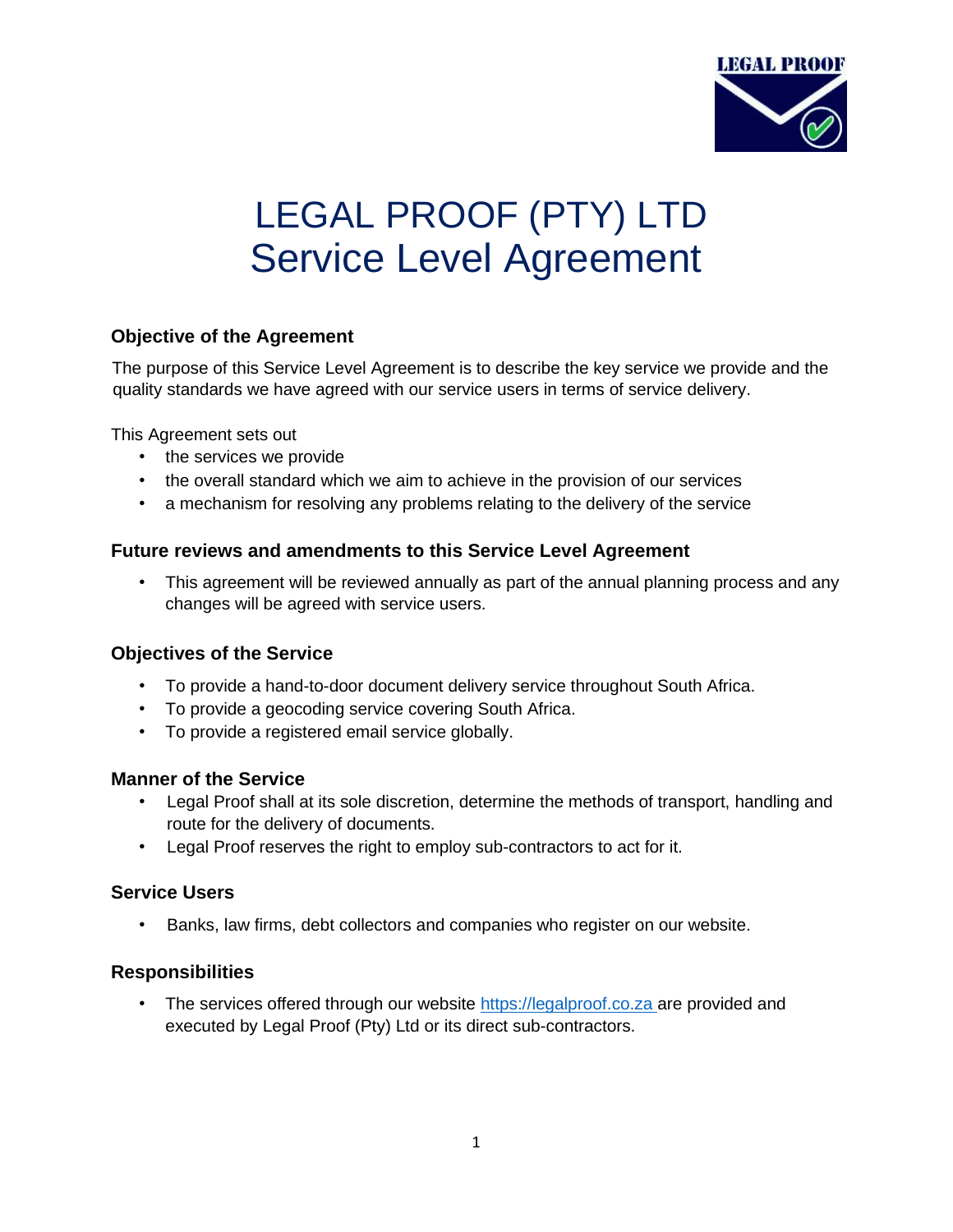

# **Service Availability**

- The ability to create or upload legal documents is available 365 days a year, 24 hours a day (less 2% downtime for unforeseeable circumstances) with messengers being notified real-time.
- Deliveries are typically expected from messengers within working hours on working days being 7:30am to 4:30pm weekdays. Exceptions are made under certain circumstances and when the messenger has indicated he is available for delivering after hours.
- Registered emails are available 365 days a year, 24 hours a day (less 2% downtime for unforeseeable circumstances) with messengers being notified real-time.
- Merging, creation and uploading of batch documents for hand-delivery or registered emails are available during work hours, being 7:30am to 4:30pm weekdays.
- Geocoding is available during work hours, being 7:30am to 4:30pm weekdays.

## **Website Legal Notices or Legal Document Entries**

- This service level agreement provides access to a range of legal document delivery services through our website. Legal Proof accepts no responsibility for incorrect information submitted by the client during the sending procedure.
- This agreement provides for nationwide legal notices or legal document delivery throughout South Africa.
- Legal Proof currently covers 85% of South Africa with its own messengers. Where deliveries are required to rural areas not covered, the option of sending via registered email with proof of delivery, will be offered to the customer or via fastmail with proof of sending.
- In the unlikely event that Legal Proof delivers a document to an incorrect address that was not submitted by the sender, Legal Proof shall be responsible for the redelivery of the document to the correct address as soon as reasonably possible and with no additional cost to the sender.

## **Key Services Offered**

Legal Proof offers a hand-to-door service. This includes:

- Printing of legal document/ legal notices as uploaded by the customer on our website or bulk imported from a customer-provided template.
- Placing of the legal document/ legal notices into an envelope.
- Delivering the legal document/ legal notices to the recipients' mailbox or door if they are not at home.
- Taking a photograph of the recipients' house number and gate, complex or property as well as street sign if available.
- Sending a Proof of Delivery to the recipients preferred email address.
- If an address is not found, Legal Proof undertakes to use every effort including a stand/erf map system and a minimum of two different street map systems, as well as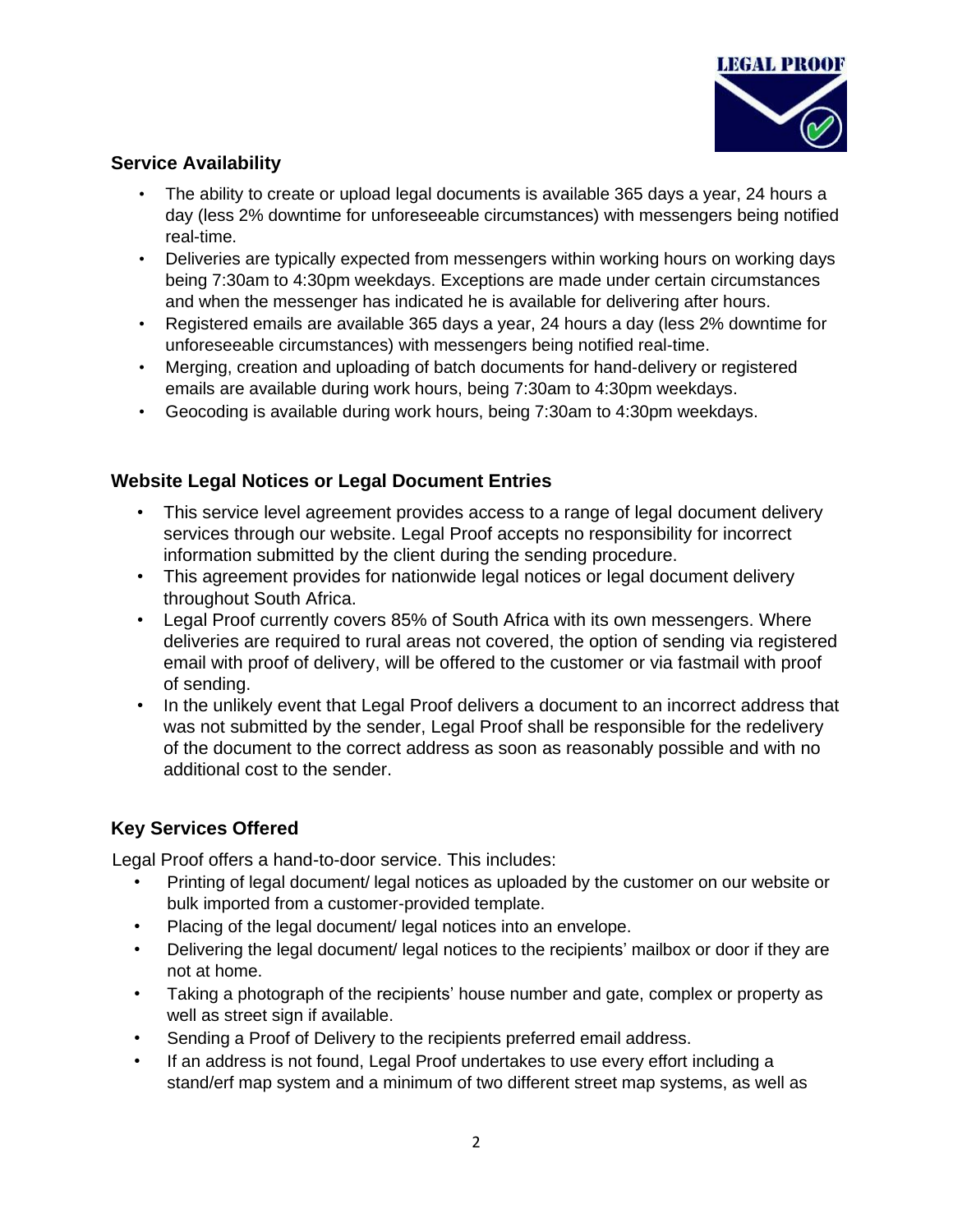

internet searches to attempt to find the given address, including rectifying any incorrect postal codes, outdated information or other minor discrepancies in address information.

Legal Proof offers a Registered Email Service. This includes:

Email proof, message encryption, and electronic signature services which enables the sender to prove, sign and encrypt emails and the recipient to verify the authenticity of the proof and the original content.

- Easy Email Encryption (Auto TLS with password fallback). By default, emails are sent encrypted. This in combination with the unique Registered Receipt protects you as the sender against claims for damages associated to possible data protection breaches. You have proof that your email arrived encrypted at the recipient.
- Email for an authentication report to automatically be sent back verifying the authenticity of Registered email content.

Bulk Sending:

- Bulk merging of documents from customer supplied template and spreadsheet.
- Sending out of emails on customers behalf.
- Option to upload proofs onto clients FTP sites instead of an email mailbox.
- Optionally attaching a legal document that the recipient will need their ID number to open, ensuring personal data is protected.

Legal Proof offers a fastmail mailing service which includes:

- Printing of legal document as uploaded by the customer on our website or bulk imported from a customer-provided template.
- Placing of the legal document into a fastmail envelope.
- Delivering the legal document to the South African Post Office.
- Ensuring the Post Office stamps the shipping label as receipt of the envelope for sending.
- Taking a photograph of the shipping label which includes the date, recipients name, address and Post Office stamp.
- Emailing the proof of sending to the senders preferred email address.

Legal Proof offers Geocoding / Address Scrubbing services that includes:

- Fully Automated A completely automated system, which although is more accurate than most other providers due to our NPAD map system, will still only be able to interpret up to 50% of your addresses accurately.
- Automated + Manual Intervention An automatic as well as manual intervention process which will still only be able to interpret up to 70% of your addresses accurately.
- Automated + Manual Intervention + Manual Searches The final method where we manually search through multiple map systems and can find old street names, locally named streets and alternative street names used by different map providers, which will be able to interpret up to 90% of your addresses accurately.

The other approx 10% of your addresses are usually incomplete, incorrect or do not exist and will not be found using any method.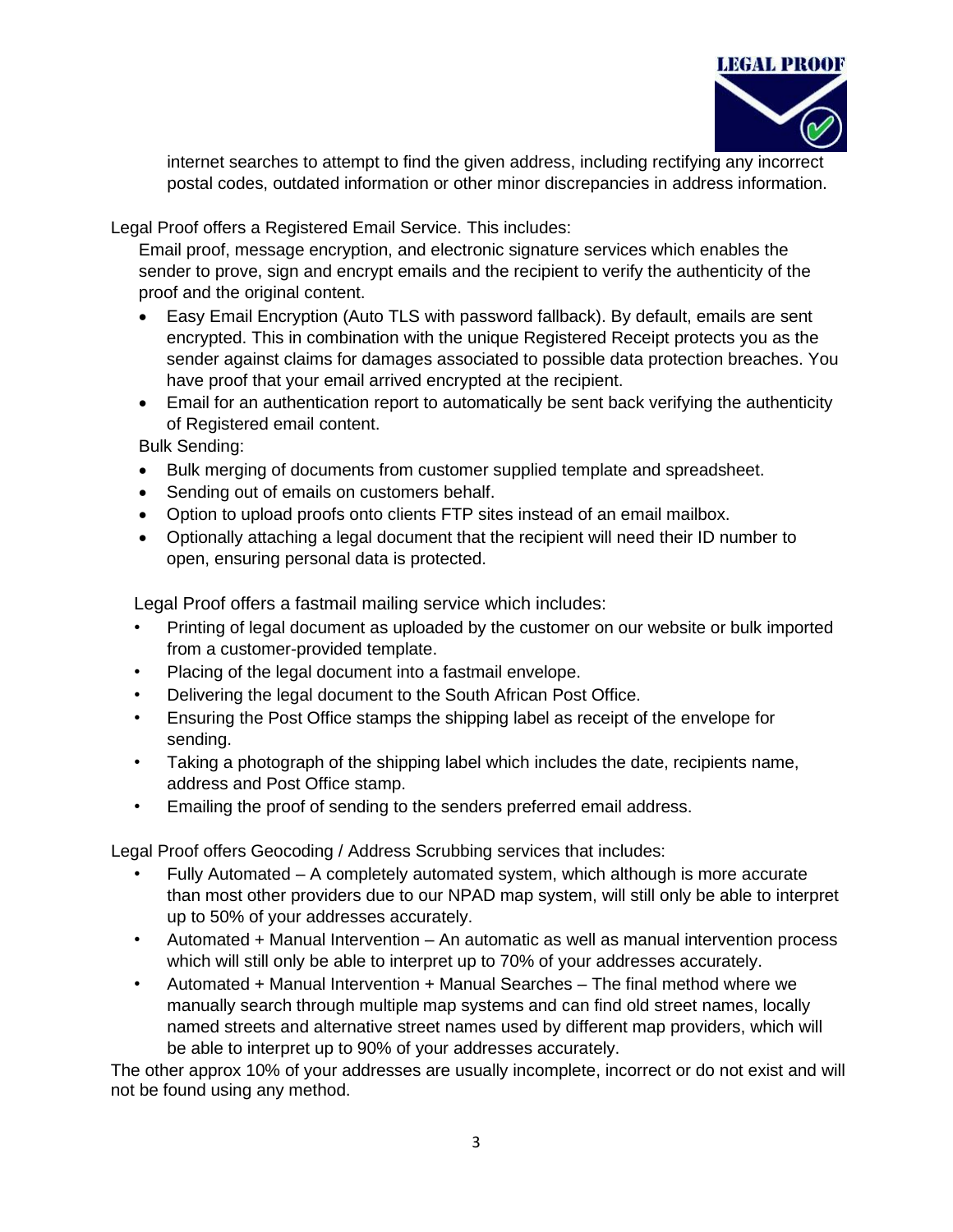

For the legal notices our company delivers, we always use option 3 and have proved the efficiency of the more accurate geocoding method, which is why we provide GPS coordinates and photos as proof for court proceedings to eliminate all doubt, if, or where, a delivery took place.

## **Service Levels/Standard Delivery Times**

- Legal Document Delivery typically within 10 working days
- Urgent Legal Document Delivery typically next day
- Bulk Legal Document Deliveries typically within 15 working days depending on quantities sent and delivery areas
- Registered Email Proof of Sending within 2 hours. Proof of delivery from 2 hours to 48 hours pending on the availability of the network the email has been sent to.
- Fastmail proof of sending typically next working day.
- Geocoding time depends on quantity. Automated system within 24 Hours. Manual depends on quantity and accuracy of data required.

## **Fees and Charges**

- Bulk Registered Emails are subject to a service agreement and are billable in advance. Single emails submitted online are billable at the end of each month.
- Unless otherwise stipulated, no contracts are entered, and customers are charged on a monthly basis with no additional costs for registering or the usage of the website or email for submitting deliveries.
- There is no fee for Proof of Deliveries which are automatically emailed back to the customer's preferred email address real-time.
- There is no fee for the Tracking Service which is available on the website for tracking of any deliveries.
- Invoices and statements are typically sent out on the  $21<sup>st</sup>$  of each month for all services from 21<sup>st</sup> to 20<sup>th</sup> of each month.
- Customers shall be obliged to pay Legal Proof for documents sent / delivered / completed in accordance with their key services.

# **Confidentiality**

Legal Proof agrees to hold confidential information in strictest confidence, not to make use thereof other than for the performance of this agreement, to release it only to its directors, employees or sub-contractors reasonably requiring such information who are bound by confidentiality obligations not to release or disclose it to any other party, unless so required by law.